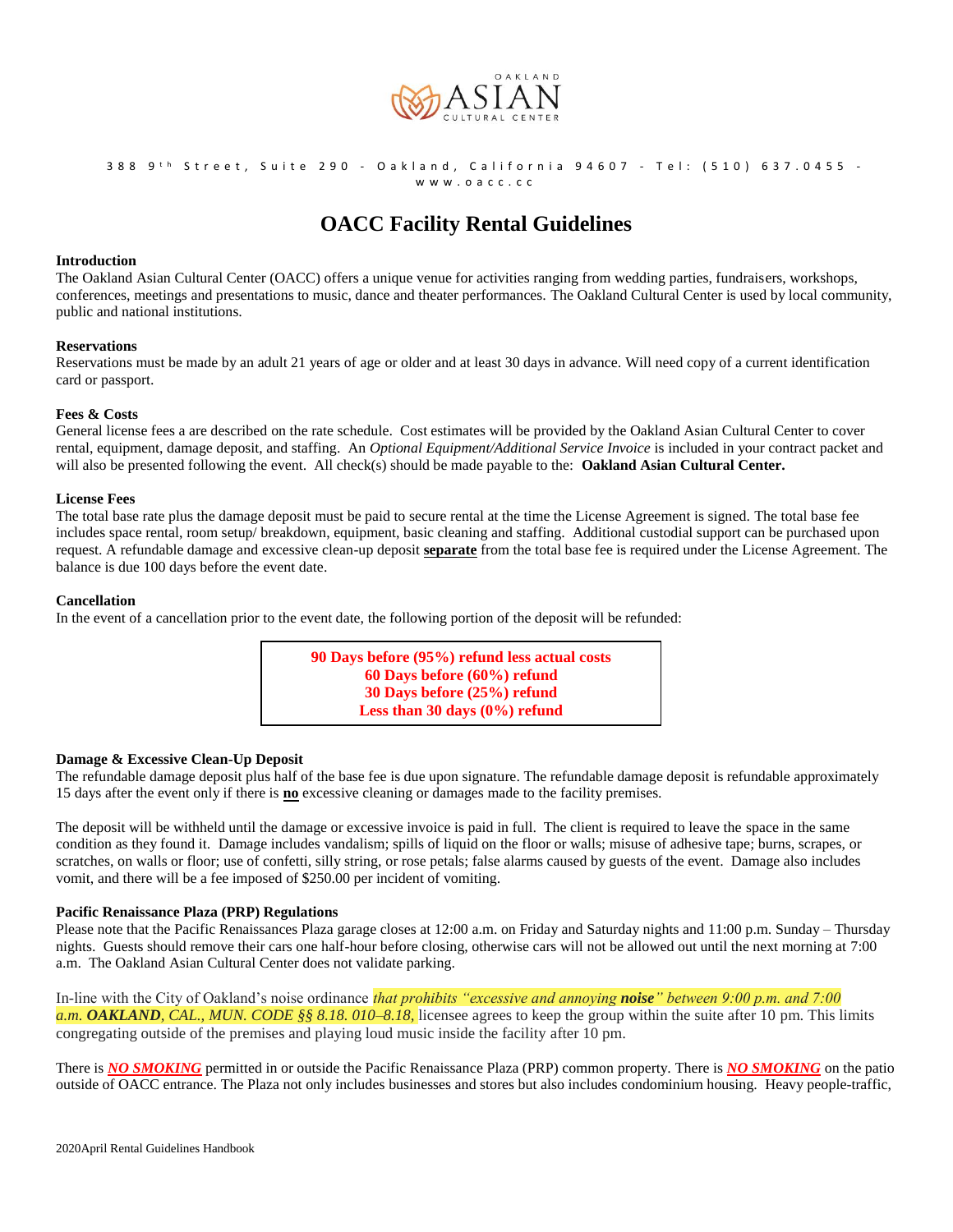smoking and loud noises in the PRP common property will not be tolerated. PRP's passenger elevators should not be used for loading large containers or carts. Conversely, PRP's freight elevator is not authorized for guest use.

# **Fighting**

The OACC does not tolerate violence of any kind on its premises. The client's right to deposit return will be completely revoked if there is any kind of physical violence during the event.

# **Permits & Taxes**

Licensee shall obtain at their own expense all permits, insurances and licenses required for the conduct of events on the premises and must pay all applicable taxes. Permits may include, but are not limited to liquor licenses, food sale permits and certificates.

# **Insurance**

We require all rental clients to obtain liability insurance 2 weeks prior to a scheduled event.

Licensee shall provide the Oakland Asian Cultural Center with a Certificate of Insurance evidencing General Liability Insurance coverage, including products, completed operations, personal and advertising injury with a minimum limit of liability of \$1,000,000 per occurrence/\$1 million aggregate. The Certificate of Insurance must be provided to the Center no later than 30 days prior to the event. Licensee may use any insurance company of their choosing; however, insurance company must maintain a minimum financial rating of "A" by AM Best. (See Enclosed sample).

# **Vendor & Caterer Guidelines**

All caterers must have a food seller's permit with the Alameda County Environmental Health Department. The OACC Vendor or Caterer Guidelines details our rules, regulations, and policies.

# **Delivery and Pickups**

Delivery and pickups must be approved in advance with the Rentals & Facilities manager and/or OACC personnel. All delivers and pickups must arrive / depart through the loading dock and must take place within the contracted hours unless arranged and approved by the Rentals/ Facilities manager.

# **Parking & Transportation**

OACC does not t validate for parking. There is an underground public parking in the Pacific Renaissance Plaza. The parking fee is \$3.00 per hour. The parking hours are from **Sunday – Thursday,** 7 AM – 11 PM **Friday and Saturday,** 7 AM – 12 midnight. You may enter the parking garage from the Webster Street or Franklin Street entrance and exit. After 6pm daily, guests will not be able to enter from Webster Street entrance, but can still exit from that side of the street. Guests may enter and exit from Franklin Street. The closet BART station is the 12<sup>th</sup> Street or City Center Station on Broadway in Oakland. Walk south on Broadway and turn left on 9<sup>th</sup> Street. Continue 9<sup>th</sup> Street and turn right on Franklin and turn left into the Pacific Renaissance Plaza.

# **Serving & Staffing**

Your rental fee covers the cost of all preliminary work that we do for your event: your contract, meetings with you and your staff, set-up and the general maintenance of the facility.

**Facilities and Rentals Manager** Schedules events, drafts contracts per client requirements, processes contract, handles insurance, signs handbooks and contracts with clients. Processes billing and closes accounts. Manages all production / audio-visual services and equipment in the facility. Works with clients to plan setup and staging of events prior to event day. Schedules event support staff. Maintains Facility

**Event Coordinator** On-site liaison between the client and facility during event; coordinates the events and supervises the building before and after the events.

**Set-Up/ Breakdown Crew** In-house crew in charge of placement of tables, chairs and optional equipment prior to the event, and removal of table and chairs after the event.

**Production Technician** (Optional) On-site AV technical support during event, hired on contractual basis only.

# **Optional Equipment**

The Oakland Asian Cultural Center has an *Optional Equipment/Additional Service Invoice*. Please read the schedule very carefully. There is a rental fee for use of all A/V equipment. If you have any questions, please contact the Facilities / Rentals Manager

# **Event Information**

Licensee must provide the Oakland Asian Cultural Center a description of the event including production schedule, ticket prices and location of ticket sales.

# **Misrepresentation**

Any undisclosed event information could be grounds for misrepresentation and could result in the immediate cancellation of your event or your deposit will not be refunded.